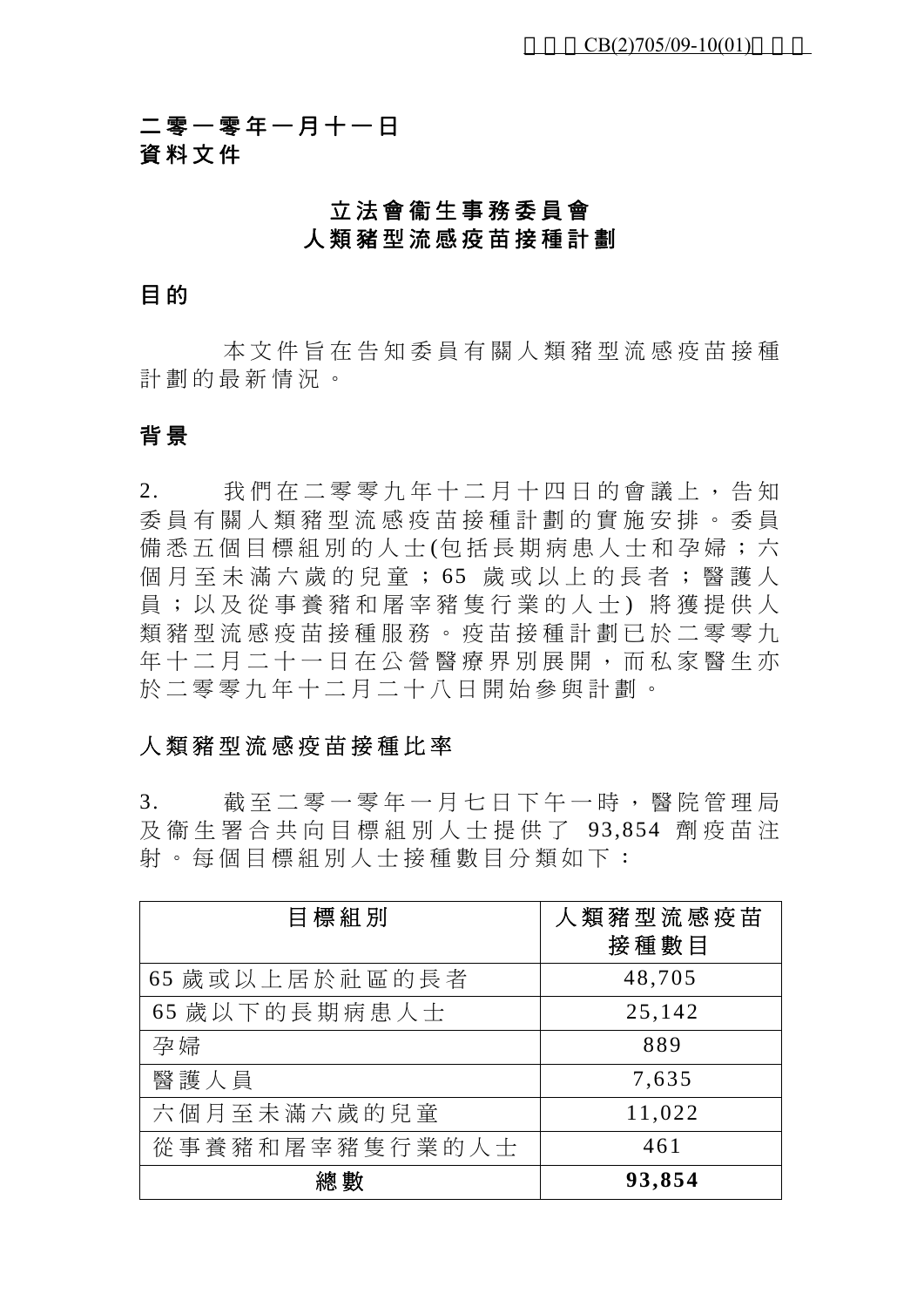4. 至於私營界別方面,截至二零一零年一月七日下 午一時,我們共接獲 19,710 宗參與人類豬型流感疫苗資 助計劃的私家醫生向目標組 別人士提供接種服務後申請 發放政府資助額的個案。

### 懷疑「吉 **-**巴氏綜合症」個案

5. 在二零一零年一月六日,衞生署衞生防護中心接 報一宗懷疑「吉 -巴氏綜合症」個案,該五十八歲男子因 下肢乏力入院。該病人在徵 狀出現前四天曾接種人類豬 型流感疫苗。此個案是人類 豬型流感疫苗接種計劃開始 後第一宗嚴重不良情況報告。

6. 衞生防護中心的接種人類豬型流感疫苗後出現嚴 重不良情況專家小組於二零一零年一月七日就此個案召 開會議。專家小組總結這個案的臨床表現與「吉 -巴氏綜 合症」吻合。當局現正進行 更多化驗以確定診斷。現階 段無法確實地判斷此病人的徵狀是否由接種疫苗導致, 還是巧合地在接種疫苗後出現。專家小組在會後發表的 聲明載於附件(只有英文版本)。

7. 香港每月平均有數宗「吉 -巴氏綜合症」。醫院 管理局在二零零九年十月和十一月分別接獲十宗「吉 -巴 氏綜合症」報告,而十二月則有六宗。「吉 -巴氏綜合 症」和其他不良情況未 必與疫苗接種有因果關係。

8. 直至現在,我們知悉接種人類豬型流感疫苗後的 「 吉 -巴氏綜合症」在世界各地大約有五十宗,當中美國 佔了三十二宗,而加拿大則 佔八宗。海外衞生當局正對 這些個案進行調查,而這些國家的「吉 -巴氏綜合症」的 發病率並未超越以住背景基率。而事實上,加拿大和歐 洲已接種疫苗人士的「吉 -巴氏綜合症」發病率比未接種 疫苗人士低。

9. 世界衞生組織表示,世界各地「吉 - 巴氏綜合 症」的數目與以住背景基率一致。現時,世界衞生組織 並無發現證據顯示接種人類豬型流感疫苗和「吉 -巴氏綜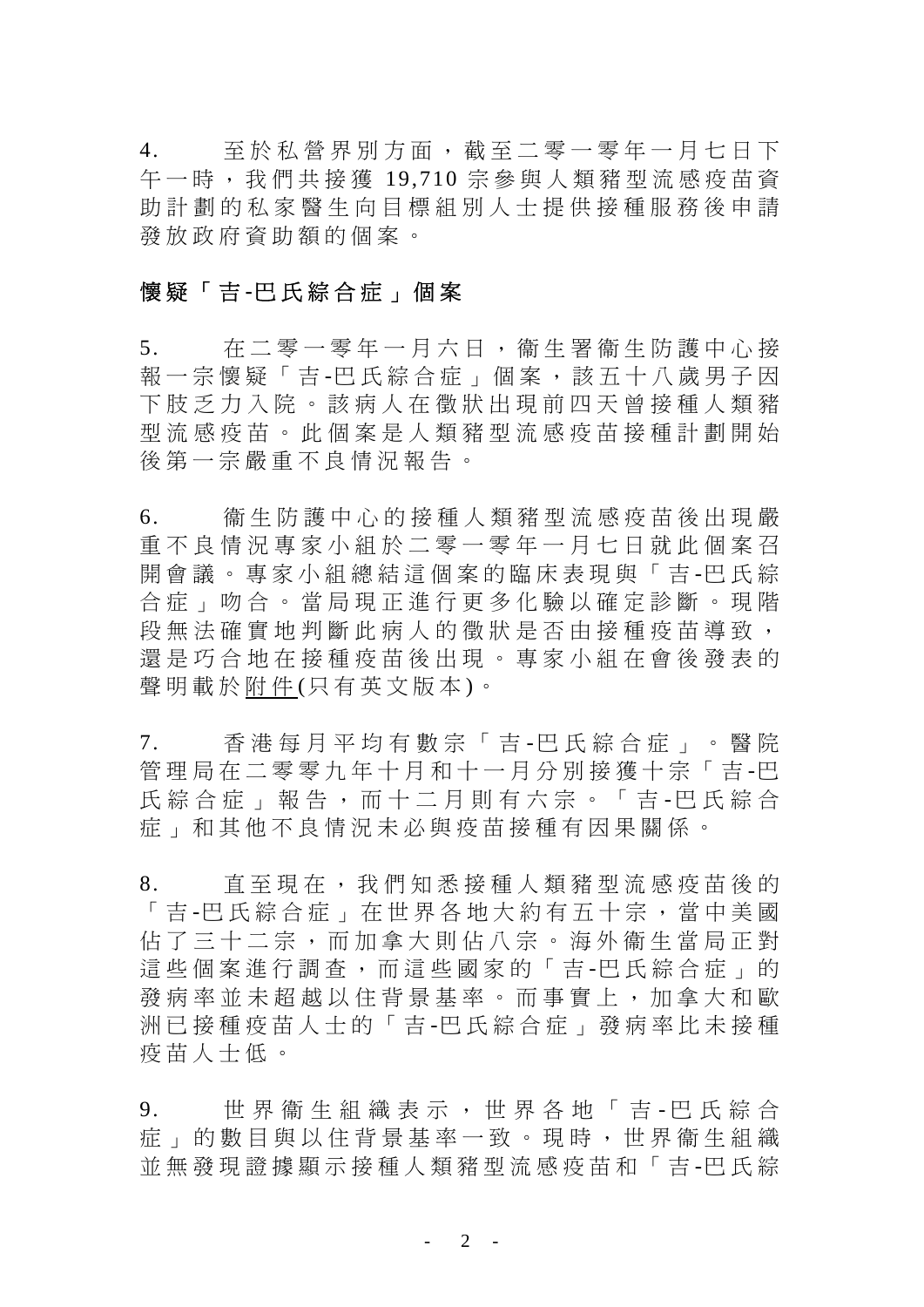合症」有因果關係。衞生防 護中心會繼續密切監察本地 和全球的情況。

### 徵詢意見

10. 請委員備悉本文件的內容。

# 食物及衞生局

衞生署

## 二零一零年一月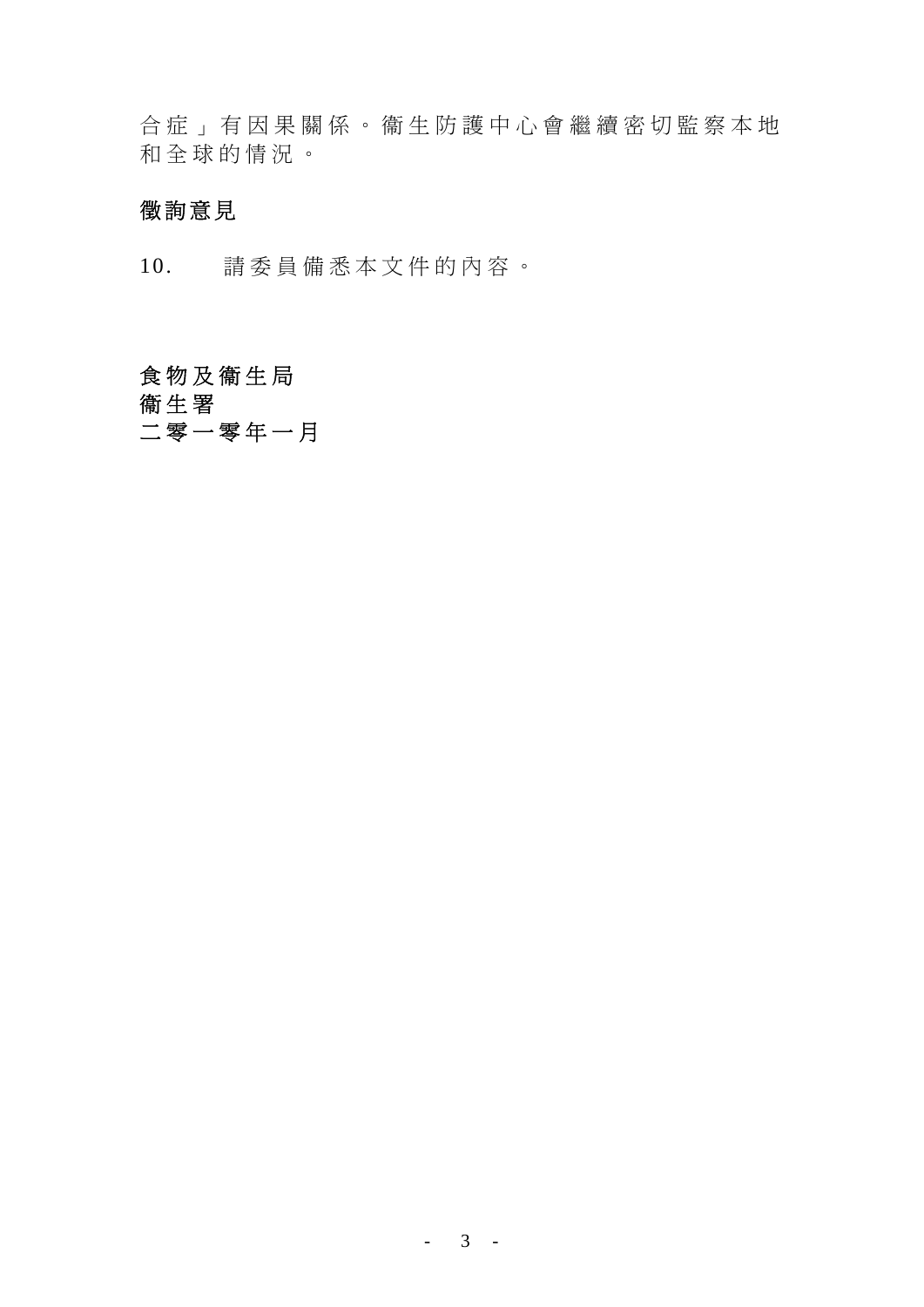附件 (只備英文版本)



### **Statement from the Expert Group on Serious Adverse Events following Human Swine Influenza Vaccination on a Case with Clinical Features Compatible with Guillain-Barre Syndrome (GBS)**

### **CLINICAL HISTORY**

On 6 January 2010, the Centre for Health Protection (CHP) received report of a 58 year-old man who complained of lower limb weakness and was admitted to Queen Mary Hospital (QMH).

The patient developed sudden onset of bilateral calf pain and increasing lower limb weakness since 28 December 2009. He was admitted to QMH on 2 January 2010. He received human swine influenza (HSI) vaccine on 24 December 2009 in a government outpatient clinic.

Clinical examination revealed bilateral ascending lower limb weakness. Currently his condition is listed as serious and his vital signs are stable.

The first nerve conduction test showed prolonged distal motor latency, which was compatible with early phase of GBS and other demyelinating diseases. Magnetic resonance imaging (MRI) and cerebrospinal fluid (CSF) examination did not identify other cause for the symptoms. Other investigations are ongoing to confirm the diagnosis.

#### **VACCINE SAFETY FROM WHO AND OVERSEAS EXPERIENCE**

Over 80 million doses of HSI vaccines have been administered worldwide. To date, overseas reports on adverse events following HSI vaccination do not suggest human swine flu vaccine is associated with an increased risk of GBS. The World Health Organization (WHO) asserts that the number of GBS worldwide is in line with normal background rates of this illness.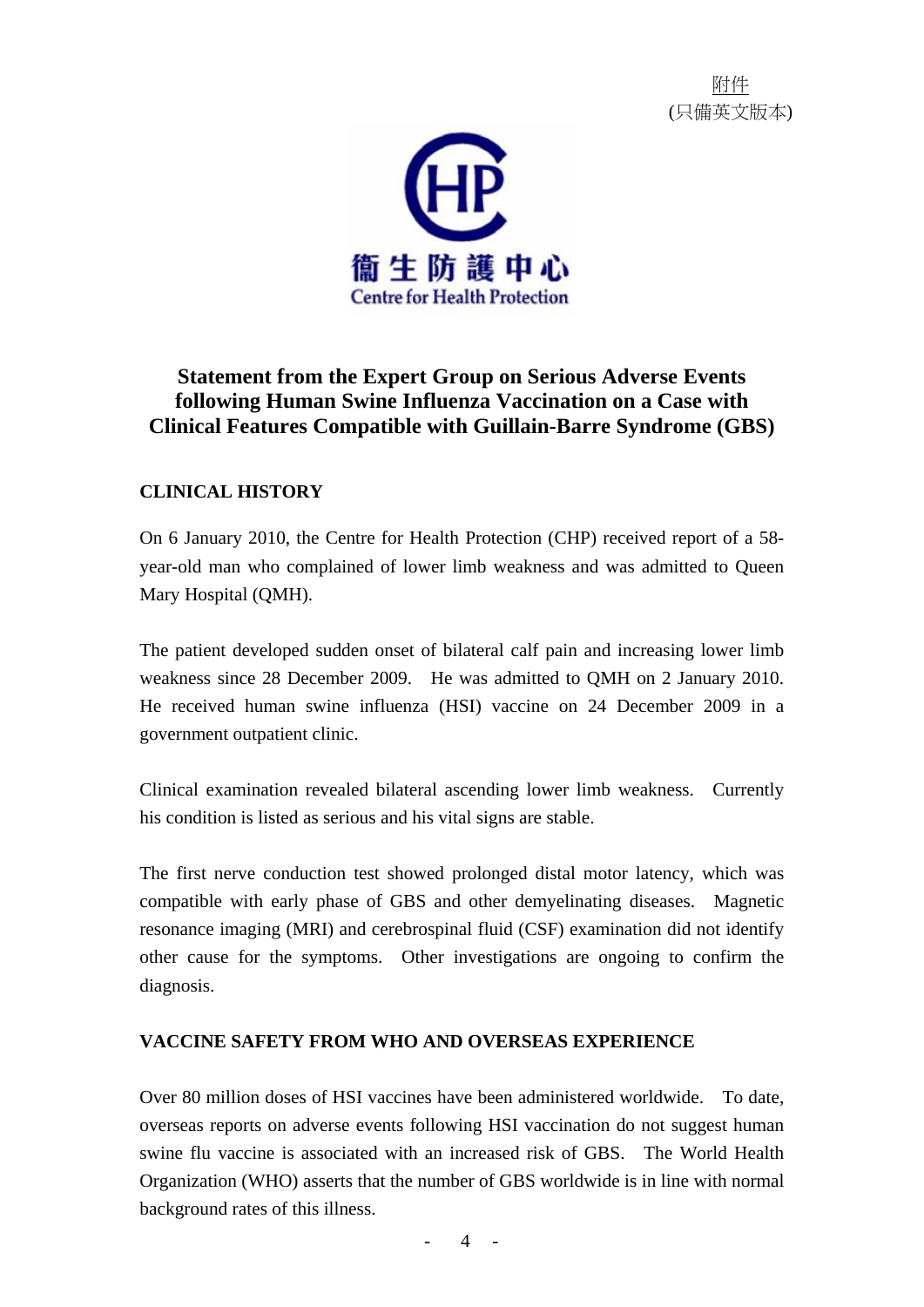#### **LOCAL BASELINE OF GBS**

Between 42 and 65 cases of GBS are recorded each year based on Hospital Authority data from 2000 to 2009, irrespective of vaccination history, with more cases occurring during winter period. The number of GBS cases recorded in October, November and December 2009 was 10, 10 and 6 respectively.

#### **EXPERT GROUP'S COMMENT**

The clinical features of this patient are compatible with GBS. Further tests are being conducted to ascertain the final diagnosis.

It is not possible to differentiate with reasonable certainty whether the relationship between HSI vaccination and the patient's symptoms is causal or coincidental (i.e., by chance).

A baseline number of GBS occurs in Hong Kong, it is expected that a certain number of cases will occur following vaccination coincidentally. The incidence of GBS in the month of December 2009 is within normal baseline level in the Hong Kong population. Current overseas experience with HSI vaccine found it has not led to increased rate of GBS above background level. The WHO asserts that HSI vaccine has similar safety profile as seasonal flu vaccine. From a population perspective, no association between HSI vaccination and GBS can be established at this point, but rare idiosyncratic response of an individual to any vaccines or drugs cannot be excluded.

#### **CONCLUSION**

The clinical features of this patient are compatible with GBS. Further tests are being conducted to ascertain the final diagnosis. It is not possible to differentiate with reasonable certainty whether the relationship between HSI vaccination and the patient's symptoms is causal or coincidental (i.e., by chance).

To date, the World Health Organization has found no evidence suggesting a causal relationship between GBS and HSI vaccination and the number of GBS worldwide is in line with normal background rates of this illness. CHP is recommended to closely monitor the local and global situation.